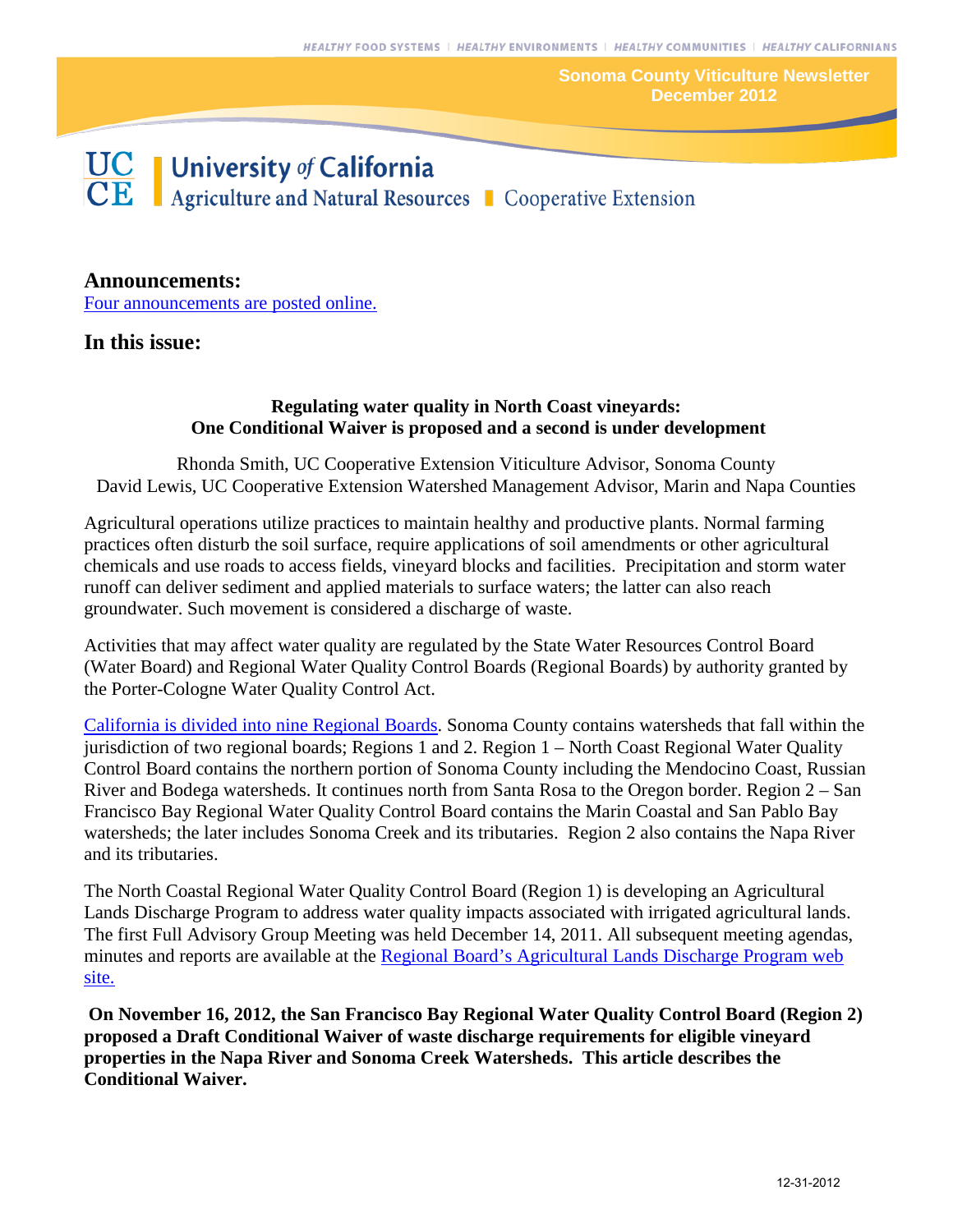**Comments are due on the Conditional Waiver by February 1, 2013. The San Francisco Bay Regional Water Quality Control Board will hold a public hearing in Oakland on March 13, 2013 to consider adopting the Mitigated Negative Declaration and the Draft Conditional Waiver.** 

 The following documents are available online at the [Regional Board's Conditional Waiver](http://www.waterboards.ca.gov/sanfranciscobay/water_issues/programs/TMDLs/vineyard/index.shtml)  Program [for Vineyard Facilities](http://www.waterboards.ca.gov/sanfranciscobay/water_issues/programs/TMDLs/vineyard/index.shtml) website.

- Draft Conditional Waiver of Waste Discharge Requirements
- Initial Study and Proposed Mitigated Negative Declaration
- Fact Sheet and FAO

# **Background**

One method to regulate water quality is the "Total Maximum Daily Loads" (TMDLs), a process which begins with identification of impaired water bodies typically for a specific pollutant such as sediment or nutrients. TMDLs for the Napa River and Sonoma Creek were adopted by the Water Board in 2009 and 2010 respectively and shortly thereafter by the US EPA. The TMDLs identified the Napa River, Sonoma Creek, and their tributaries as being impaired by excess sediment, nutrients and pathogens.

The TMDLs for both the Napa River and Sonoma Creek indicate that viticulture is a major source of fine sediment in the two watersheds (vineyards were not identified as a source of pathogens). TMDLs contain implementation plans to achieve water quality objectives for all causes of impairments. In the case of vineyards in the Napa River and Sonoma Creek TMDLs, a Conditional Waiver program is recommended to achieve the TMDLs' water quality goals. **This is the draft Conditional Waiver program currently under public review.**

As an alternative to a Conditional Waiver program, the Regional Board can issue waste discharge requirements (WDRs) for existing and proposed waste discharges. This then requires facilities and operations discharging or proposing to discharge waste (other than into a community sewer system) that could affect water quality, to file a report of waste discharge (ROWD with the Regional Board. However, the Water Board can waive WDRs and the required ROWD for specific waste discharges. Such a waiver is conditional on meeting specific water quality objectives. **The Draft Conditional Waiver that is currently before the Water Board describes the vineyard site conditions eligible for the waiver and what is required to be implemented and monitored at those sites.** 

# **What is a Conditional Waiver?**

In the Napa River and Sonoma Creek watersheds, the Draft Conditional Waiver implements the sediment TMDLs and protects beneficial uses including cold water fish habitat. It is specific to vineyards. It requires management practices and changes in vineyard operations so that discharges and erosion from existing and proposed vineyards will subsequently meet requirements of the Water Quality Control Plan for San Francisco Bay Basin (Basin Plan), including TMDLs for sediment in the Napa River and Sonoma Creek.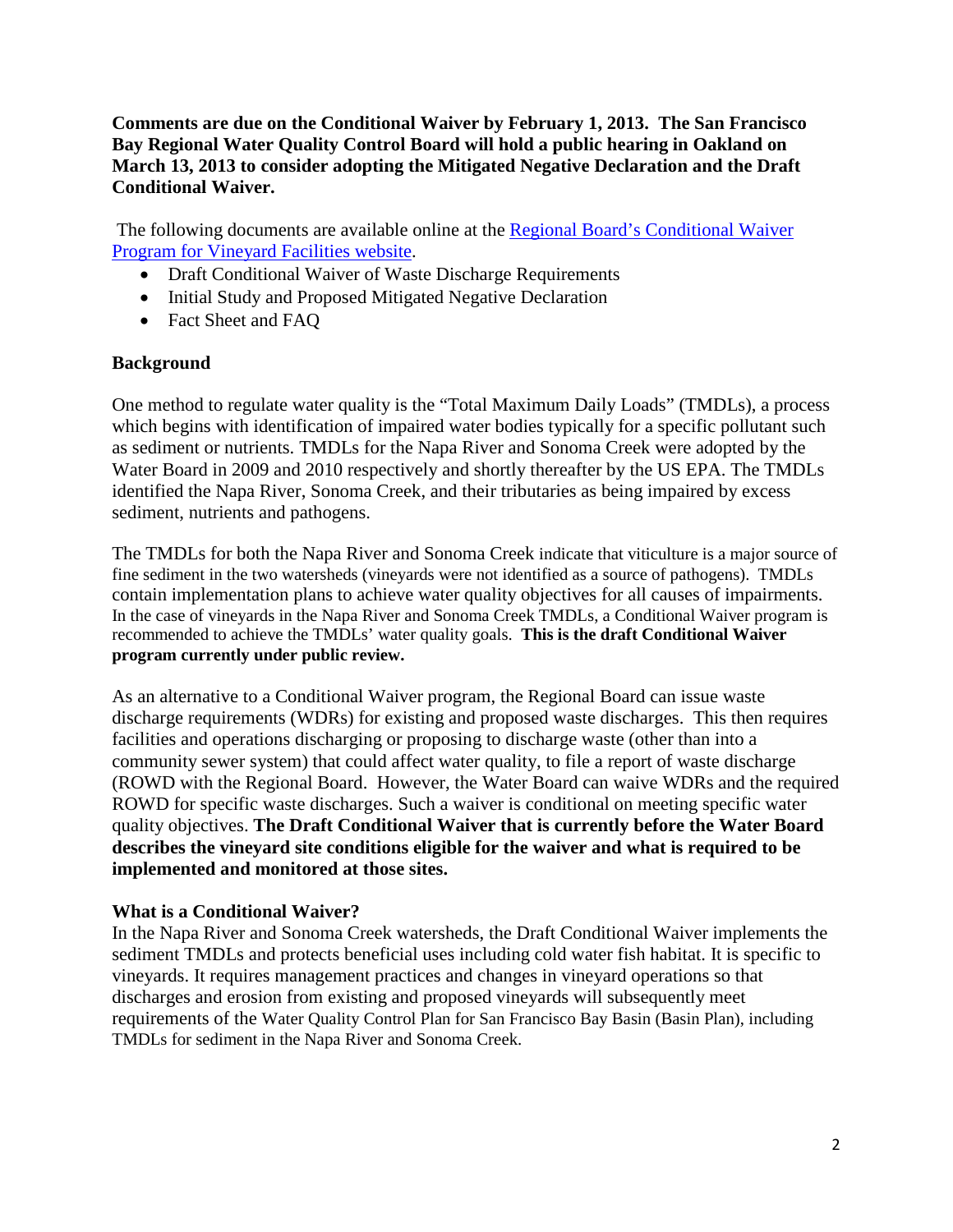### **What vineyard site conditions are eligible to be covered by the Conditional Waiver?**

Both vineyard slope and parcel size that contains the vineyard are criteria which determine eligibility. Erosion potential is also a factor.

In the Draft Conditional Waiver, vineyard slope is specific to the "vineyard facility". As defined in the Conditional Waiver:

"**Vineyard Facility**. The permanent, semi-permanent, or temporary physical features of a vineyard, such as land, crops, drainage systems, roads, reservoirs, diversion structures/equipment, etc., that are established or maintained for the purpose of growing grapes. **Vineyard Facilities** include existing and **New Vineyards**, as well as **Vineyard Replants**."

The Conditional Waiver defers to the definition of slope in county agricultural or land use regulations in the applicable county.

Slope and parcel size (the latter is the acreage of one or more parcels) determine if vineyards are "covered" (eligible for the Conditional Waiver) "not covered" or "excluded" (not eligible for the Conditional Waiver).

Vineyards **covered** by the Conditional Waiver:

- a) Grapevine acreage equal to or greater than 5 acres **and**
- b) Vineyard facility is located on one or more parcels totaling 40 acres or more and the vineyard facility is on less than 5% slope; **or**
- c) Vineyard facility is located on one or more parcels totaling 20 or more acres and the vineyard facility is on 5% slope or greater.

Vineyards **not covered** by the Conditional Waiver:

- a) Grapevine acreage is less than 5 acres regardless of slope or parcel size; **or**
- b) vineyard facility is located on one or more parcels totaling less than 40 acres and the vineyard facility is on less than 5% slope; **or**
- c) vineyard facility is located on one or more parcels totaling less than 20 acres and the vineyard facility is on 5% slope or greater.

Vineyards **excluded** by the Conditional Waiver are new vineyards and vineyard replants (each established after adoption of the Conditional Waiver) of one acre or greater planted on slopes of 30% or greater and have soils with "high," "very high," or "extreme" erosion hazard ratings. These sites are **not eligible** for the Conditional Waiver. Growers with vineyard sites that fall into this category must submit a ROWD, which requires sufficient information to determine compliance with the California Environmental Quality Act.

Vineyard facilities on less than 5% slope regardless of parcel size that have stream setbacks that meet specific criteria may be determined to be **exempt** from a Conditional Waiver. If this is the case, a grower submits a Notice of Non- applicability to the Regional Board.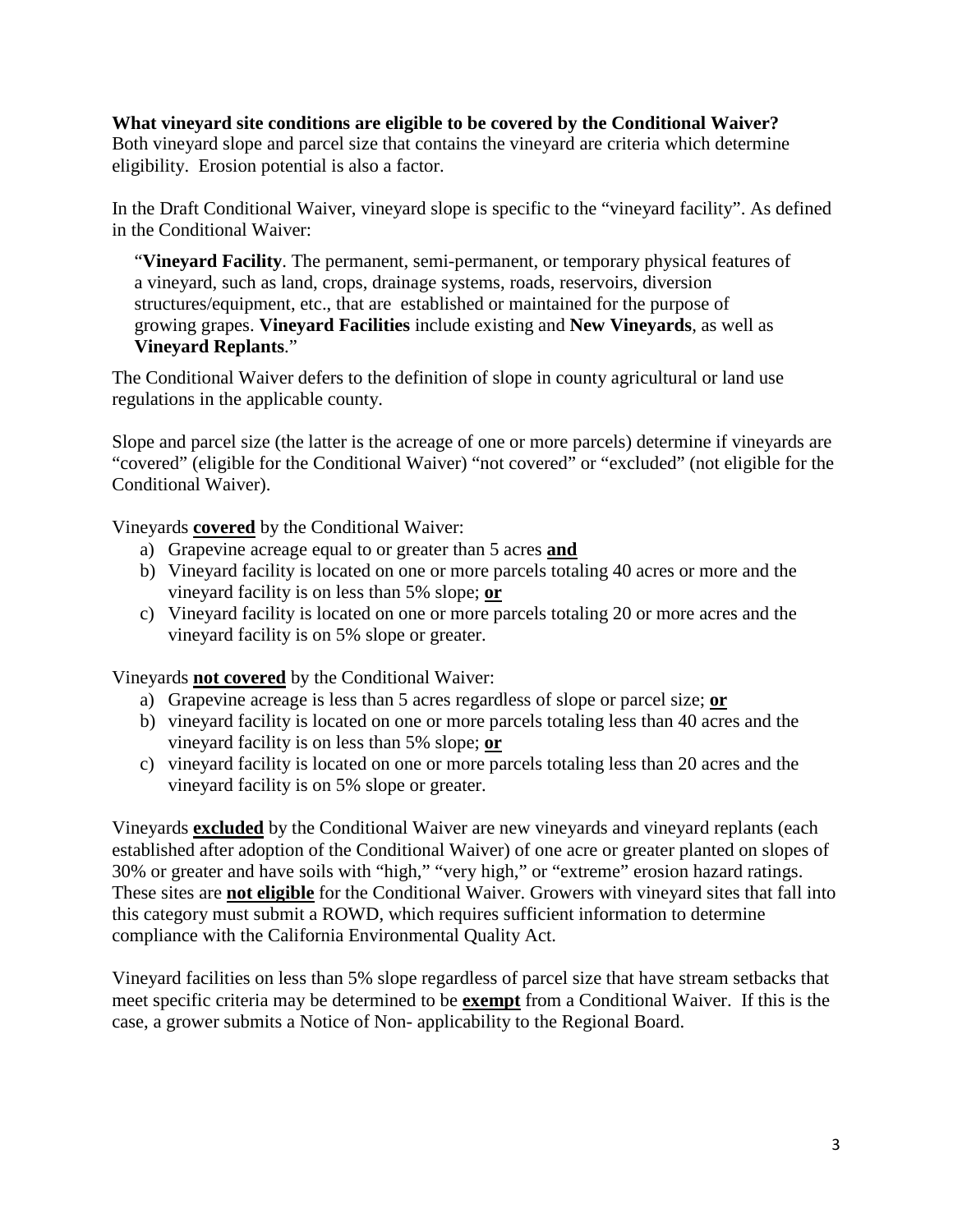## **Conditional Waiver requirements**

Growers with vineyards that are eligible for the Conditional Waiver must comply with its requirements. The waiver regulates discharges of waste from the "vineyard property" and "roads" on the vineyard property.

As defined in the Conditional Waiver:

"**Vineyard Property**. One or more parcels of land in Napa or Sonoma Counties containing, in whole or in part, a **Vineyard Facility**."

**"Roads.** Roads include (1) access routes through a vineyard that are graded to accommodate vehicular traffic (farmed areas between grape vine rows are excluded from this definition); (2) roads that provide access to **Vineyard Facilities** from other parts of the **Vineyard Property**; and (3) roads that serve, or once served, other uses on the **Vineyard Property**. For the purposes of this Conditional Waiver, only roads that are under ownership and control of the **Landowner/Operator** are included (do not include roads that are maintained by other entities under property easement(s) or other legally binding agreements)."

What follows is a **brief** list of requirements for vineyards that are eligible for coverage under the Conditional Waiver.

- **1.** Submit a Notice of Intent (NOI) to the Regional Board. **(Due no later than April 30, 2013, or within 60 days of acquiring ownership/control.)**
- 2. Complete and file on-site a "Farm Water Quality Plan" (farm plan) that addresses sediment and includes management practices that will result in progress toward achieving water quality objectives contained in the sediment TMDLs and the Conditional Waiver. **(Due April 30, 2014, or within 6 months of filing an NOI if the NOI was filed after April 30, 2013).** The farm plan will describe measures to reduce erosion from vineyard facilities and all roads on the vineyard property. In addition the farm plan must address how storm water runoff is managed to prevent erosion.
- 3. Implement the management plan and practices outlined in the farm plan. Identify the process used to select specific practices and the process used to verify if the practice was properly implemented and/or maintained.
- 4. Prepare a time schedule to measure progress toward achieving water quality objectives contained in the sediment TMDLs and the Conditional Waiver.
- 5. Monitor the implementation and effectiveness of the implementation of selected practices by visual inspection of the property and the practices.
- 6. File an Annual Compliance Form to the Regional Board on the status of selected management practices with regard to achieving water quality objectives and plans for the following year. (**Due within one year of completion of the farm plan**.)

For vineyards that are eligible for coverage under the Conditional Waiver, there are additional requirements for vineyard properties containing streams or which are located adjacent to riparian areas. The establishment of stream setbacks is not required by the Conditional Waiver; however, setbacks are addressed in the farm plan for vineyard properties that contain or abut a stream. If vineyard facilities are located on less than 5% slopes and stream setbacks (**as defined in the Conditional Waiver**) are in place at the time the Conditional Waiver is adopted, then vineyard facilities may be considered exempt from the Conditional Waiver. Under these circumstances, a Notice of Non-Applicability with